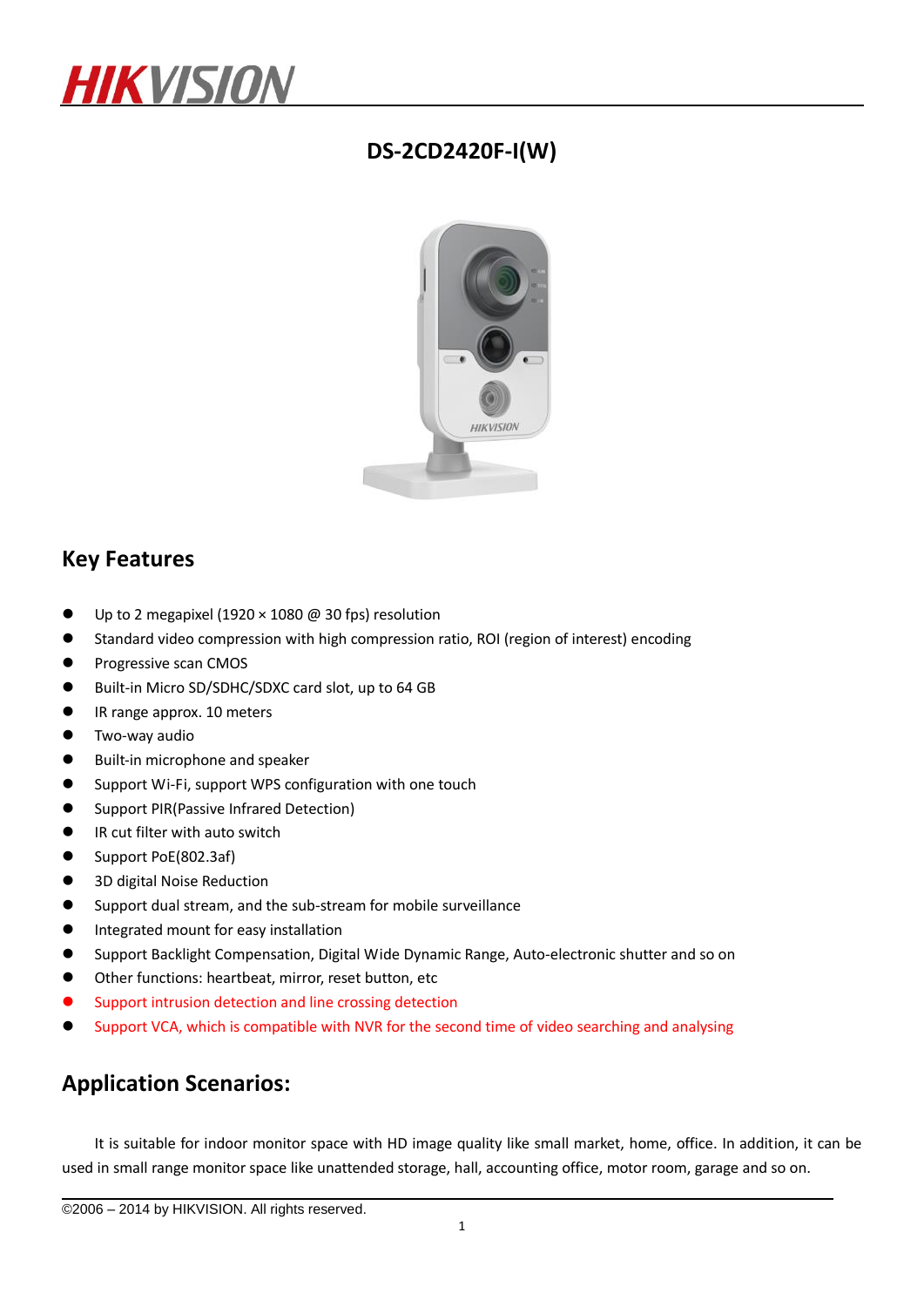

## **Specifications:**

| Model                       | DS-2CD2420F-I(W)                                                                   |  |
|-----------------------------|------------------------------------------------------------------------------------|--|
| parameters                  | 2 Megapixel CMOS Alarm Pro Cube Camera                                             |  |
| Camera                      |                                                                                    |  |
| Image Sensor                | 1/2.8" Progressive Scan CMOS                                                       |  |
| Min. Illumination           | 0.01Lux @(F1.2,AGC ON), 0 Lux with IR                                              |  |
|                             | 0.028Lux @(F2.0,AGC ON), 0 Lux with IR                                             |  |
| <b>Shutter Speed</b>        | 1/3 s to 1/100,000 s                                                               |  |
| Lens                        | 4mm@ F2.0, Angle of view: 85°                                                      |  |
|                             | (2.8mm, 6mm optional)                                                              |  |
| Lens Mount                  | M12                                                                                |  |
| Day & Night                 | IR cut filter with auto switch                                                     |  |
| <b>Digital Noise</b>        | 3D Digital Noise Reduction                                                         |  |
| Reduction                   |                                                                                    |  |
| <b>WDR</b>                  | Digital WDR                                                                        |  |
| <b>Compression Standard</b> |                                                                                    |  |
| Video Compression           | H.264 / MJPEG                                                                      |  |
| H.264 encoding              | Main Profile                                                                       |  |
| level                       |                                                                                    |  |
| Video Bit Rate              | 32Kbps~8Mbps                                                                       |  |
| <b>Audio Compression</b>    | G.711/G.722.1/G.726/MP2L2                                                          |  |
| Audio Bit Rate              | 64Kbps(G.711) /16Kbps(G.722.1)/16Kbps(G.726) /32-128Kbps(MP2L2)                    |  |
| Image                       |                                                                                    |  |
| Max. Resolution             | 1920 x 1080                                                                        |  |
| <b>Frame Rate</b>           | 50Hz: 25fps(1920 × 1080), 25fps (1280 × 960), 25fps (1280 × 720)                   |  |
|                             | 60Hz: 30fps(1920 × 1080), 30fps (1280 × 960), 30fps (1280 × 720)                   |  |
| Image Settings              | Rotate mode, Saturation, Brightness, Contrast adjustable by client software or web |  |
|                             | browser                                                                            |  |
| <b>Backlight</b>            | Yes, zone optional                                                                 |  |
| compensation                |                                                                                    |  |
| <b>ROI</b>                  | Support                                                                            |  |
| Network                     |                                                                                    |  |
| Network Storage             | Local storage: Built-in Micro SD/SDHC/SDXC card slot, up to 64 GB.                 |  |
|                             | NAS (Support NFS, SMB/CIFS)                                                        |  |
| <b>Alarm Trigger</b>        | Intrusion detection, Line crossing detection, Motion detection, Dynamic analysis,  |  |
|                             | Tampering alarm, Network disconnect, IP address conflict, Storage exception        |  |
| Protocols                   | TCP/IP,ICMP,HTTP,HTTPS,FTP,DHCP,DNS,DDNS,RTP,RTSP,RTCP,                            |  |
|                             | PPPoE,NTP,UPnP,SMTP,SNMP,IGMP,802.1X,QoS,IPv6,Bonjour                              |  |
| General                     | One-key reset, Flash-prevention, dual stream, heartbeat, mirror, password          |  |
|                             | protection, privacy mask, watermark, IP address filtering, Anonymous access        |  |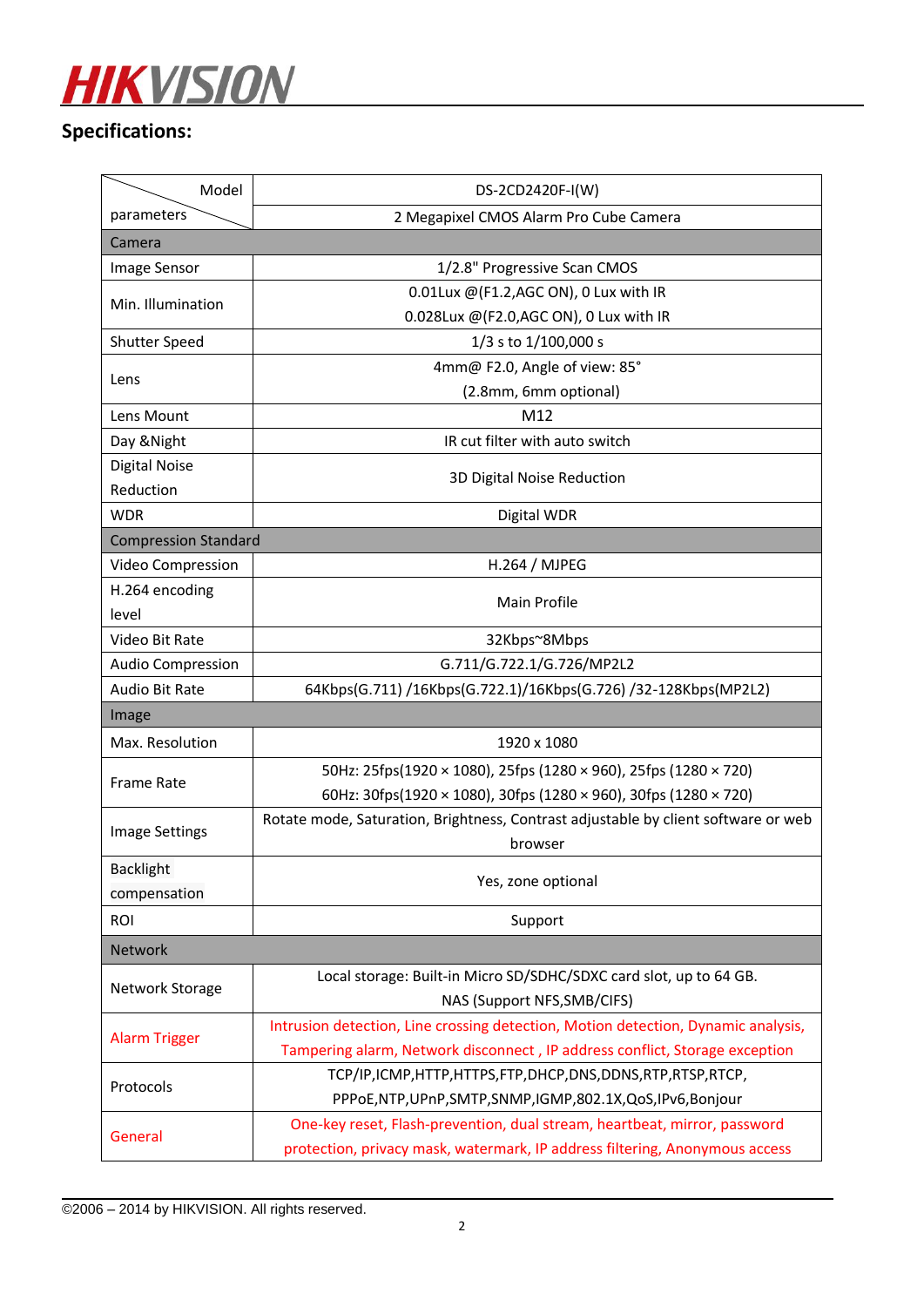

| Standard                                                              | ONVIF, PSIA, CGI, ISAPI                         |  |
|-----------------------------------------------------------------------|-------------------------------------------------|--|
| Interface                                                             |                                                 |  |
| Communication                                                         | 1 RJ45 10M/100M Ethernet interface              |  |
| Interface                                                             |                                                 |  |
| Alarm input                                                           | $\mathbf{1}$                                    |  |
| Alarm output                                                          | $\mathbf{1}$                                    |  |
| Wi-Fi Specification(Only for the products with Wi-Fi module built-in) |                                                 |  |
| <b>Wireless Standards</b>                                             | IEEE802.11b, 802.11g, 802.11n                   |  |
| <b>Frequency Range</b>                                                | 2.4 GHz ~ 2.4835 GHz                            |  |
| Channel Bandwidth                                                     | 20/40MHz Support                                |  |
| Protocols                                                             | 802.11b: CCK, QPSK, BPSK                        |  |
|                                                                       | 802.11g/n: OFDM                                 |  |
| Security                                                              | 64/128-bit WEP, WPA/WPA2, WPA-PSK/WPA2-PSK, WPS |  |
| Transmit<br>Output<br>Power                                           | 11b: 17±1.5dBm @ 11Mbps                         |  |
|                                                                       | 11g: 14±1.5dBm @ 54Mbps                         |  |
|                                                                       | 11n: 12.5±1.5dBm                                |  |
|                                                                       | 11b: -90dBm @ 11Mbps (Typical)                  |  |
| Receive Sensitivity                                                   | 11g: -75dBm @ 54Mpbs (Typical)                  |  |
|                                                                       | 11n: -74dBm (Typical)                           |  |
| <b>Transfer Rates</b>                                                 | 11b: 11Mbps                                     |  |
|                                                                       | 11g: 54Mbps                                     |  |
|                                                                       | 11n: up to 150Mbps                              |  |
| Wireless Range                                                        | 50m(depend on environment)                      |  |
| <b>Wireless Standards</b>                                             | IEEE802.11b, 802.11g, 802.11n                   |  |
| General                                                               |                                                 |  |
| Operating                                                             | $-30 °C - 60 °C (-22 °F - 140 °F)$              |  |
| Conditions                                                            | Humidity 95% or less (non-condensing)           |  |
| Power Supply                                                          | DC12V/PoE(802.3af)                              |  |
| Power                                                                 | 5.5W MAX                                        |  |
| Consumption                                                           |                                                 |  |
| PIR                                                                   | Angle: 80°                                      |  |
|                                                                       | Range: 10m                                      |  |
| IR Range                                                              | 10 meters                                       |  |
| Dimensions (mm)                                                       | 72.3×89.9×131.3                                 |  |
| Weight                                                                | 400g(0.88lbs)                                   |  |

\* "-W" series support Wi-Fi (802.11b/g/n) and the modules with Wi-Fi function don't support the 802.1X protocol. \*Without power adaptor in the case by default.

## **Order Models**

DS-2CD2420F-I, DS-2CD2420F-IW